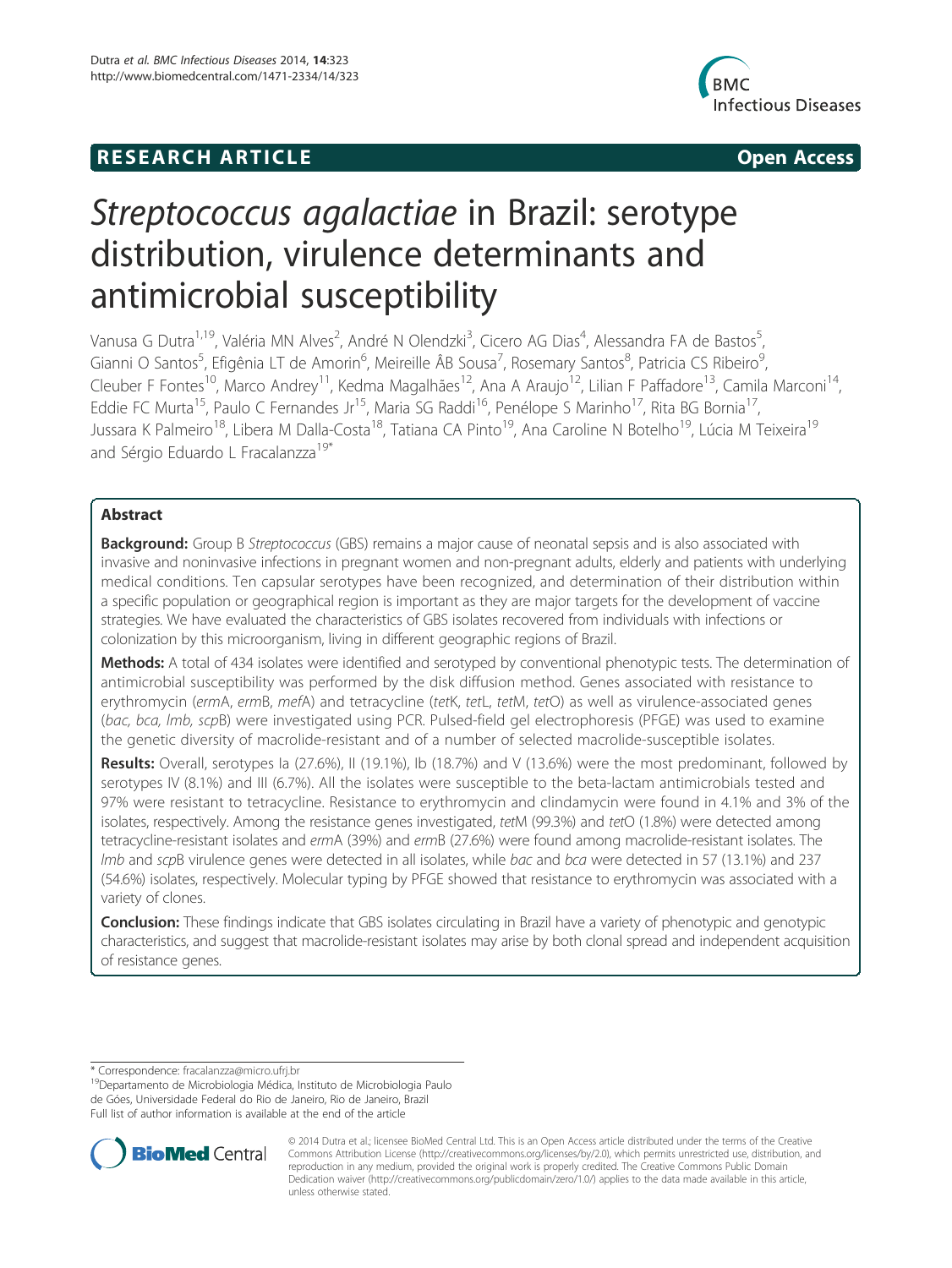#### Background

Streptococcus agalactiae (Group B Streptococcus, GBS) is a leading cause of neonatal morbidity and mortality [1], and is also an important opportunistic agent of infections in pregnant women, as well as non-pregnant adults, especially the elderly or those with underlying medical conditions [2]. This microorganism is commonly found as a colonizer of the genital and the gastrointestinal tracts of both men and women, and vertical transmission from a colonized mother to her newborn during labor can result in life threatening infections.

GBS virulence is complex and multifactorial. Several virulence determinants are involved in the adhesion to and invasion of host cells, as well as in the immune system evasion. Surface components, including a polysaccharide capsule and proteins, such as Cα, Cβ, Rib and the laminin binding protein (LMB), and a number of enzymes (like the C5a peptidase) and toxins/cytolysins, are produced and have been associated with GBS virulence [3].

Capsular polysaccharides are recognized as playing a key role as virulence factors and are important targets for the development of vaccine strategies. GBS capsular polysaccharides have chemical and antigenic differences that enable the subdivision of this species into ten serotypes, denominated Ia, Ib, II-IX [4]. Vaccines against GBS infections must include the more common serotypes associated with disease in different populations and capsular polysaccharide-protein conjugate vaccines are in clinical trials [5]. The epidemiological distribution of these serotypes can vary according to several aspects, including the geographical region, the profile of the population being studied, and the source of the bacterial isolate [6]. Four serotypes (Ia, II, III and V) are usually the most frequently isolated in the United States and in some European countries [6-8], while serotypes VI to IX are rarely described [4,9]. In Brazil, the occurrence of serotypes Ia, Ib, II, III, IV and V has been described in a few studies conducted with isolates originated from the South and the Southeast regions [10-15].

S. agalactiae is still uniformly sensitive to penicillin, although isolates with reduced susceptibility to penicillin have been reported since 2008 [16-18]. Clindamycin or erythromycin is recommended for GBS intrapartum prophylaxis for penicillin-allergic women with high risk of anaphylaxis or when therapeutic failure is suspected [19]. However, increasing rates of resistance to these antibiotics have been detected in several regions of the world, including Europe [8,20], Asia [21], North America [22-24], and South America [11,13,15,25].

Despite the clinical and epidemiological impact of GBS infections and the trends to increasing occurrence of antimicrobial resistance, information about isolates from Brazil is still fragmentary and usually restricted to a few areas of this large country. There is no Brazilian study that provides a national overview of the phenotypic and genotypic characteristics of circulating isolates of GBS. In the present report we describe the serotype distribution, antimicrobial susceptibility, presence of virulencerelated and antimicrobial resistance genes among GBS isolates collected from the five geographical regions in Brazil. Also, the genetic diversity of macrolide-resistant isolates was assessed and compared to a representative fraction of the macrolide-susceptible isolates, providing a national overview of the characteristics of strains circulating in the country.

#### Methods

#### Bacteria

Four hundred thirty four S. agalactiae isolates were included in this study. They were obtained during March 2005 to December 2009 from patients living in the five Brazilian geographical regions: South region [Paraná (35 isolates), Rio Grande do Sul (59 isolates)]; Southeast region [São Paulo (100 isolates), Rio de Janeiro (92 isolates), Minas Gerais (18 isolates)]; Mid-West region [Mato Grosso (16 isolates); Brasília (25 isolates)]; Northeast region [Bahia (17 isolates), Maranhão (27 isolates), Pernambuco (40 isolates)]; and North region [Amazonas (five isolates)]. The sources of the isolates included two groups of specimens: (i) from colonized patients [vaginal and perianal secretions (249 isolates)], (ii) from symptomatic adults [Table 1 (185 isolates)].

Conventional methods were used for culturing procedures and identification of the isolates as GBS [19]. Serological grouping was performed using a commercial latex agglutination test, according to the manufacturer's

Table 1 Serotype distribution of the 185 Streptococcus agalactiae isolates recovered from symptomatic adults included in the present study, according to the type of clinical specimen and geographical origin

| Clinical specimen<br>(number of isolates) | Geographical<br>region (number<br>of isolates) | Serotype (number<br>of isolates) <sup>b</sup>                    |  |
|-------------------------------------------|------------------------------------------------|------------------------------------------------------------------|--|
|                                           | South (83)                                     | la (35); lb (11); ll (12); lll (6);<br>IV (7): V (9): NT (3)     |  |
| Urine (167)                               | Southeast (57)                                 | la (13); lb (10); ll (9); lll (6);<br>$IV$ (6); $V$ (6); NT (7)  |  |
|                                           | Mid-west (27)                                  | la (12); lb (2); ll (3); lll (2);<br>$IV$ (3): $V$ (2): NT (3)   |  |
| Blood and other sterile<br>fluids (10)    | Southeast (10)                                 | $\vert a(3); \vert b(3); \vert l(3); \vert V(1) \vert$           |  |
| Male genital tract<br>discharges (3)      | Mid-west (2)                                   | $ a(1);$ $  (1)$                                                 |  |
|                                           | Southeast (1)                                  | $\parallel$ (1)                                                  |  |
| Other <sup>a</sup> (5)                    | Southeast (5)                                  | $a(1)$ ; lb $(3)$ ; ll $(1)$                                     |  |
| Total (185)                               | All above (185)                                | la (65); lb (29); ll (30); lll (14);<br>IV (17): V (17): NT (13) |  |

<sup>a</sup>Other clinical specimens included abscesses and ear secretions. bNT, nontypeable by using antisera against la, lb, II-VIII serotypes.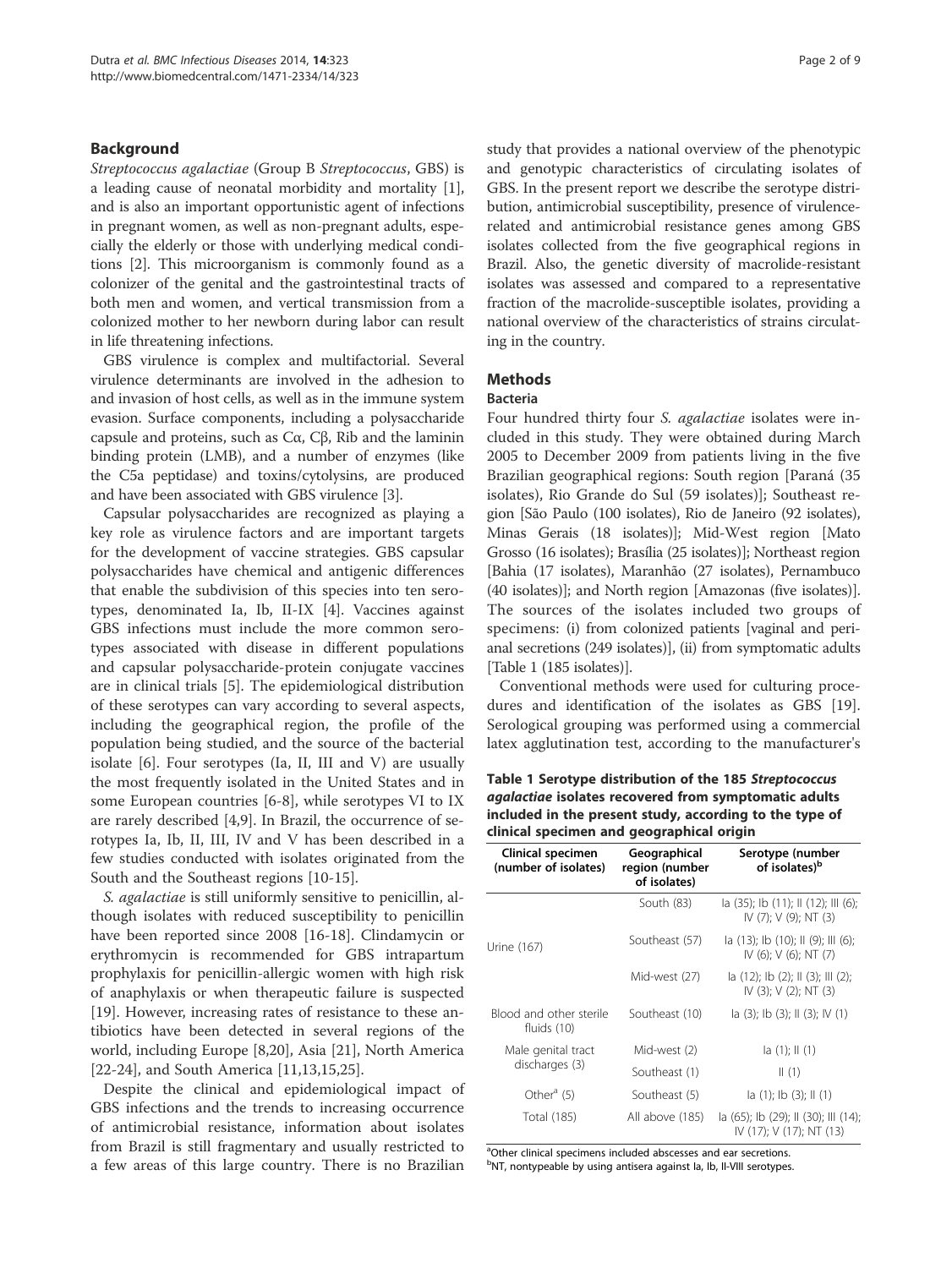instructions (Slidex Strepto Kit, bioMerieux, France). All of the strains were stored in Todd-Hewitt broth (Difco Laboratories, Detroit, Michigan, USA) with glycerol at −20°C.

The project was approved by the Research Ethics Committee of the Hospital Universitário of Universidade Federal do Rio de Janeiro (protocol number 21905), and written informed consents were obtained from all participants of the study.

# Serotyping

All the isolates were serotyped by using the HCl extraction method and double immunodiffusion tests or capillary precipitation tests with typing antisera against nine of the capsular polysaccharides (Ia, Ib and II-VIII), prepared in house according to standardized methods [10]. Serotype IX was not investigated. Nontypeable isolates were designated as NT.

# Antimicrobial susceptibility testing

All the 434 isolates were tested for ampicillin, cefotaxime, clindamycin, chloramphenicol, erythromycin, levofloxacin, and tetracycline (Oxoid) susceptibility by disk diffusion according to the CLSI guidelines [26]. The erythromycinclindamycin double-disk test was used to determine the resistance phenotypes.

#### Detection of antimicrobial resistance genes

Macrolide and/or tetracycline-resistant isolates, as defined by phenotypic methods, were tested for the presence of the ermA, ermB, mefA, tetK, tetL, tetM and tetO genes by PCR using previously described primers [27,28].

# Detection of virulence-associated genes

The presence of the *bac, bca, lmb* and *scpB* genes, which encode for alpha and beta proteins, laminin binding protein, and C5a peptidase, respectively, was evaluated in all 434 isolates by PCR using previously described primers [29,30].

# Molecular typing by PFGE

All the erythromycin-resistant isolates (total of 18 strains) and 25 randomly selected erythromycin-susceptible isolates were characterized by PFGE. Chromosomal DNA was prepared in agarose plugs as previously described [31] and treated with 12U of SmaI (Invitrogen, San Diego, CA) for 18–24 h at 25°C. The fragments were separated by PFGE in 1.2% agarose gels in a CHEF-DR III system (Bio-Rad Laboratories, Hercules, CA) with pulse times of 2 to 30 s for 23 h at 11.3°C and 6 V/cm. The restriction profiles were analyzed by using the BioNumerics software version 6.6 (Applied Maths, Ghent, East Flanders, Belgium). The Dice similarity coefficient was used to determine the similarity between each banding profiles, and a dendrogram

was constructed using the unweighted-pair group method with arithmetic averages (UPGMA) with a tolerance coefficient of 1.0%. Isolates with similarities of  $\geq 70\%$  were considered as closely related and were clustered in a given clonal complex (CC). The clonal complexes (CCs) were assigned with capital letters (A to I). Isolates with similarities of < 70% were considered genetically unrelated.

#### Statistical analysis

The statistical analyses were performed using the SPSS program ("Statistical Package for the Social Sciences" version 19.0, IBM Brazil, São Paulo, SP, Brazil). The chisquare test was used to examine differences in serotype distribution between isolates recovered from infection and colonization specimens, as well as to evaluate correlation between erythromycin-resistance phenotypes and genotypes. Good evidence against the null hypothesis was considered with  $p$  values of <0.05.

The genetic diversity, as revealed by using PFGE, was calculated using the Simpson's Index of Diversity (SID). The 95% confidence intervals (95% CI) were also calculated [32,33].

# Results

Overall, serotypes Ia (120 isolates; 27.6% ± 4.2, 95% CI), II (83 isolates;  $19.1\% \pm 3.7$ ), Ib (81 isolates;  $18.7\% \pm 3.7$ ) and V (59 isolates;  $13.6\% \pm 3.2$ ) were the most predominant among the 434 GBS isolates included in the present study, followed by serotypes IV (35 isolates;  $8.1\% \pm 2.6$ ) and III (29 isolates;  $6.7\% \pm 2.3$ ). The sum of the four most common serotypes (Ia, Ib, II and V) constituted 79% (±3.8) of the isolates while percentages above 90% were obtained with the addition of serotypes III and IV. Serotypes VI, VII, and VIII were not found and  $6.2\% \pm$ 2.3 (27 isolates) of the isolates were nontypeable.

Serotypes Ia, II and Ib were the most frequent among isolates recovered from infections, which were represented by the South, Southeast and Mid-West regions (Table 1). Although absolute numbers of colonization isolates were small in some regions, particularly the Mid-West, serotypes Ia and II were the most frequently observed in the South, Southeast and Mid-West regions, whereas serotypes Ib and V were the most common in the North/Northeast region (Figure 1).

Tests for detection of the virulence genes showed that all the 434 GBS isolates harbored both the  $lmb$  and  $scpB$ genes, whereas the bca and bac genes were detected in 54.4%  $\pm$  4.7 (236 isolates) and 13.1%  $\pm$  3.2 (57 isolates) of the isolates, respectively. The majority of isolates from infections (101 isolates;  $54.6\% \pm 4.7$ ) had neither *bac* or bca genes, while almost half of the colonization strains (122 isolates;  $49\% \pm 4.7$ ) were *bca*-positive (Table 2).

Uniform susceptibility was detected to ampicillin, levofloxacin, cefotaxime, and chloramphenicol, while most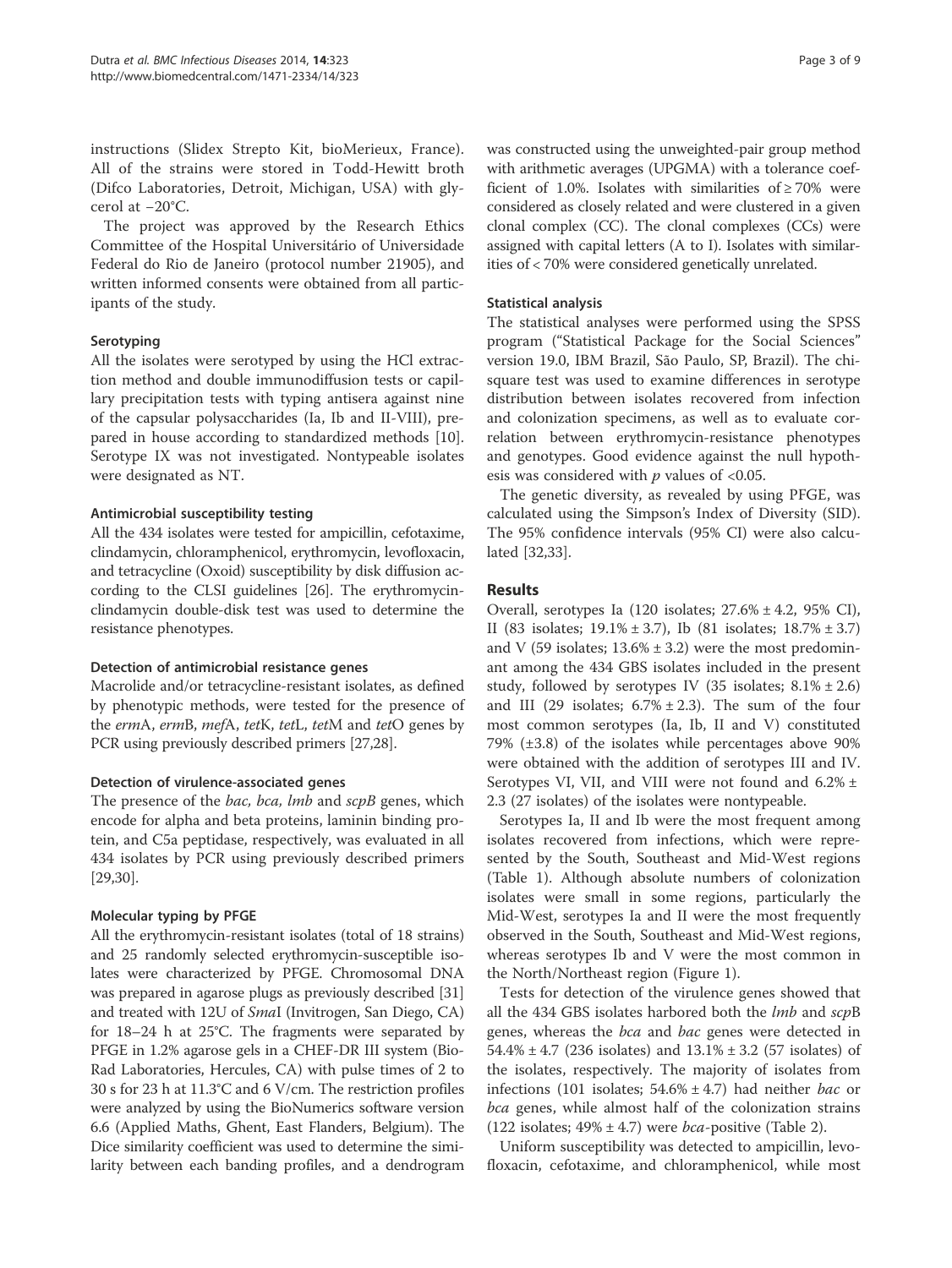

 $(97\% \pm 1.6)$  of the isolates were resistant to tetracycline. Resistance to erythromycin and clindamycin was found in  $4.1\% \pm 1.8$  (18 isolates) and  $3\% \pm 1.6$  (13 isolates) of the isolates, respectively. Among the erythromycin-resistant (Ery<sup>R</sup>) isolates, the constitutive macrolide-lincosamidestreptogramin B  $(cMLS_B)$  phenotype was the predominant phenotype (13/18 isolates) followed by the M (3/18 isolates) and the inducible  $MLS_B$  (2/18 isolates) phenotypes. The relationship among resistance phenotypes and genotypes was significant ( $p = 0.028$ ). All the isolates with  $IMLS_B$  and M phenotypes and 2 of the 13

isolates with  $\text{cMLS}_B$  phenotype harbored the ermA gene, whereas the ermB gene was detected in five isolates expressing the  $\text{cMLS}_B$  phenotype. Six isolates belonging to the  $cMLS_B$  phenotype did not show the presence of the *erm* or *mef* genes, even after several attempts. Erythromycin-resistant strains were represented by multiple serotypes (Table 3).

Two tetracycline resistance genes, tetM and tetO, were detected in  $99.3\% \pm 0.8$  and  $1.8\% \pm 1.2$  of the total GBS isolates, respectively, and five of them harbored both genes. The tetK and tetL genes were not detected.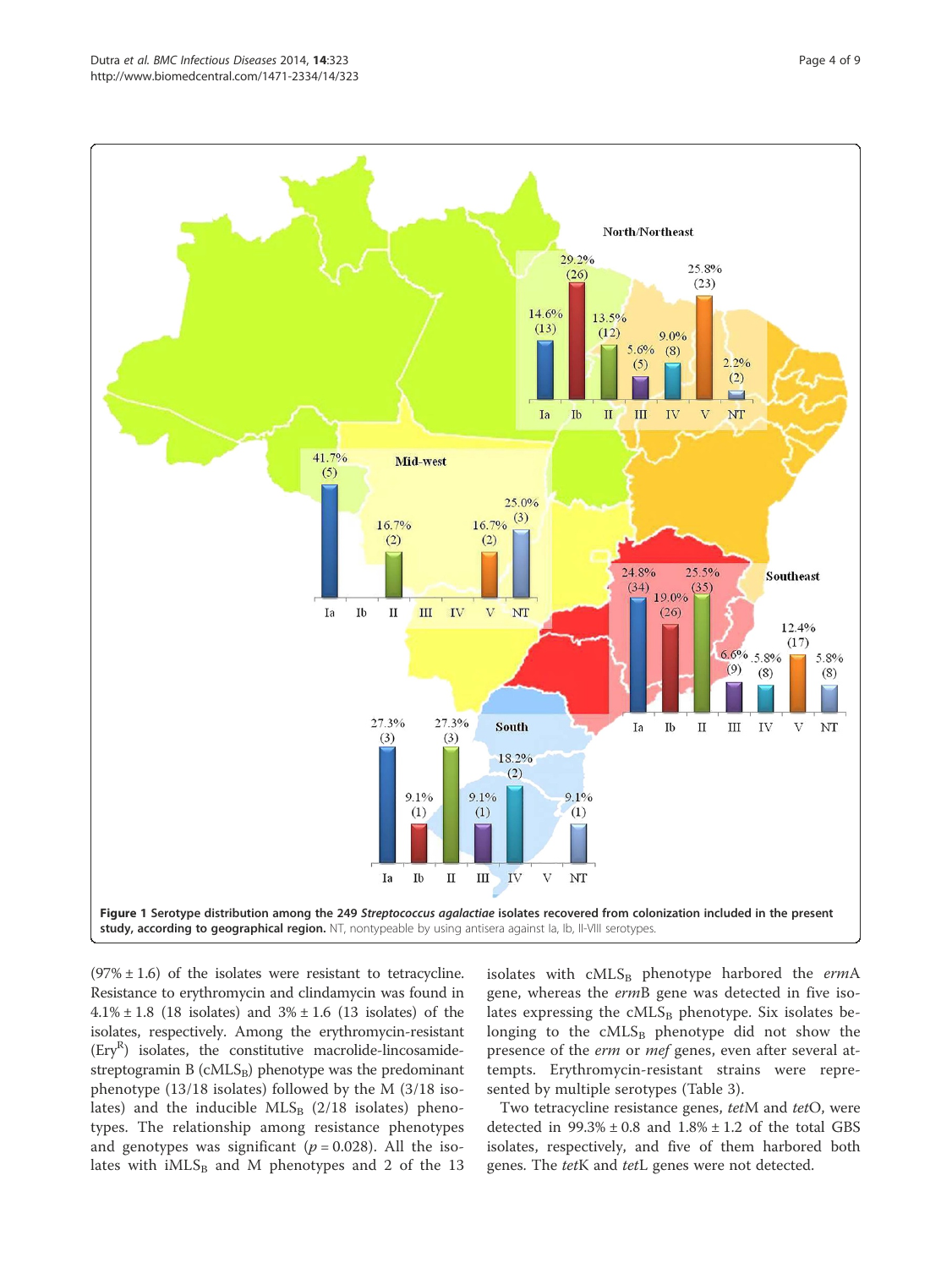| Serotype<br>(number of isolates) | Clinical origin<br>(number of isolates) | Number (%) of<br>$bac (+)$ isolates | Number (%) of<br>$bca (+)$ isolates | Number (%) of<br>bac $(+)/bca (+)$ isolates | Number (%) of<br>bac $(-)/bca$ $(-)$ isolates |
|----------------------------------|-----------------------------------------|-------------------------------------|-------------------------------------|---------------------------------------------|-----------------------------------------------|
| la (120)                         | Colonization (55)                       | $1(1.8\%)$                          | 31 (56.4%)                          | $6(10.9\%)$                                 | 17 (30.9%)                                    |
|                                  | Infection (65)                          | $2(3.1\%)$                          | 26 (40%)                            | $3(4.6\%)$                                  | 34 (52.3%)                                    |
| lb(81)                           | Colonization (53)                       | $1(1.9\%)$                          | 23 (43.4%)                          | 10 (18.9%)                                  | 19 (35.8%)                                    |
|                                  | Infection (28)                          | $\mathbf{0}$                        | 10 (35.7%)                          | 8 (28.6%)                                   | 10 (35.7%)                                    |
| II(83)                           | Colonization (52)                       | $2(3.8\%)$                          | 26 (50%)                            | 8 (15.4%)                                   | 16 (30.8%)                                    |
|                                  | Infection (31)                          | $\mathbf 0$                         | 12 (38.7%)                          | $2(6.5\%)$                                  | 17 (54.8%)                                    |
| III(29)                          | Colonization (15)                       | $2(13.3\%)$                         | 7 (46.7%)                           | $\mathbf{0}$                                | 6(40%)                                        |
|                                  | Infection (14)                          | $\mathbf{0}$                        | 3(21.4%)                            | $\mathbf{0}$                                | 11 (78.6%)                                    |
| IV $(35)$                        | Colonization (18)                       | $\Omega$                            | 11 (61.1%)                          | $2(11.1\%)$                                 | 5 (27.8%)                                     |
|                                  | Infection (17)                          | $\mathbf{0}$                        | 9(52.9%)                            | $1(5.9\%)$                                  | 7 (41.2%)                                     |
| V(59)                            | Colonization (42)                       | $1(2.4\%)$                          | 18 (42.8%)                          | $2(4.8\%)$                                  | 21 (50%)                                      |
|                                  | Infection (17)                          | $\mathbf 0$                         | 3 (17.6%)                           | $1(5.9\%)$                                  | 13 (76.5%)                                    |
| NT <sup>a</sup> (27)             | Colonization (14)                       | $1(7.1\%)$                          | 6 (42.9%)                           | 4 (28.6%)                                   | 3(21.4%)                                      |
|                                  | Infection (13)                          | $\mathbf{0}$                        | 4 (30.8%)                           | $\mathbf{0}$                                | $9(69.2\%)$                                   |
| Total (434)                      | Colonization (249)                      | $8(3.2\%)$                          | 122 (49%)                           | 32 (12.9%)                                  | 87 (34.9%)                                    |
|                                  | Infection (185)                         | $2(1.1\%)$                          | 67 (36.2%)                          | 15 (8.1%)                                   | 101 (54.6%)                                   |

Table 2 Distribution of bac and bca virulence-associated genes according to serotype and clinical origin of the 434 Streptococcus agalactiae isolates included in the present study

<sup>a</sup>NT, nontypeable by using antisera against la, lb, II-VIII serotypes.

All the 434 isolates, regardless serotype, were positive for the scpB and lmb virulence-associated genes.

One  $Ery^R$  strain could not be typed by PFGE, despite several attempts, due to resistance to SmaI digestion. Among the remaining 17 isolates, 5 CCs and 16 different PFGE profiles were identified, and the Simpson's Index of Diversity (SID) for this subgroup of isolates was 0.897 (95% CI, 0.807-0.987). Among the 25 erythromycinsusceptible strains, 9 CCs and 25 different profiles were observed, with a SID of 0.960 (95% CI, 0.940-0.980). Overall, 9 CCs and 40 different PFGE profiles were identified among the 42 isolates (Figure 2), with a SID of 0.935 (95% CI, 0.891-0.979). Five of the CCs comprised both  $Ery^R$  and susceptible isolates. Among the resistant isolates, those harboring different resistance genes shared the same CC. Also, isolates belonging to different serotypes or recovered from different clinical sources were clustered in the same CC.

# **Discussion**

S. agalactiae is recognized as a frequent colonizing agent in pregnant women and is an important cause of neonatal sepsis and meningitis. Nevertheless, in the past decade GBS has been increasingly associated with invasive disease in non-pregnant adults [1,2].

The aim of this study was to phenotypically and genotypically characterize 434 GBS isolates obtained from different regions of Brazil, a continental country, with a large ethnic, climatic, social and economic diversity. Most of the previous studies performed in Brazil were limited to isolates from the South and Southeast regions [10-15]. This is the first study in Brazil encompassing the characterization of GBS isolates from 15 different locations representative of the five Brazilian geographical regions. Therefore, although sampling each geographic region and checking for variations among them was not a primary objective of the present study, it seemed useful and informative to display our results according to the geographical region. Nevertheless, our data might not fully and accurately represent each one of the five geographical regions.

Serotype determination has been traditionally applied in epidemiological studies on GBS and is an important aid in the development of broadly protective vaccines containing capsular polysaccharides or polysaccharides conjugated to protein [5]. The serotype distribution varies geographically and studies performed in European countries, United States and in Latin America have shown that serotypes Ia, Ib, III or V are usually the most frequently found [13,34]. In this study, serotypes Ia, Ib, II and V were the most commonly detected, in frequencies varying according to the region. Serotypes VI to VIII were not found, and these serotypes are still rarely reported from other locations [9]. Our results are in agreement with previous data obtained in earlier Brazilian studies with isolates obtained from the South and Southeast regions [10,15,35], as well as with data published in several other countries [24,25].

Serotypes were found in similar frequencies among isolates obtained from colonization as well as infections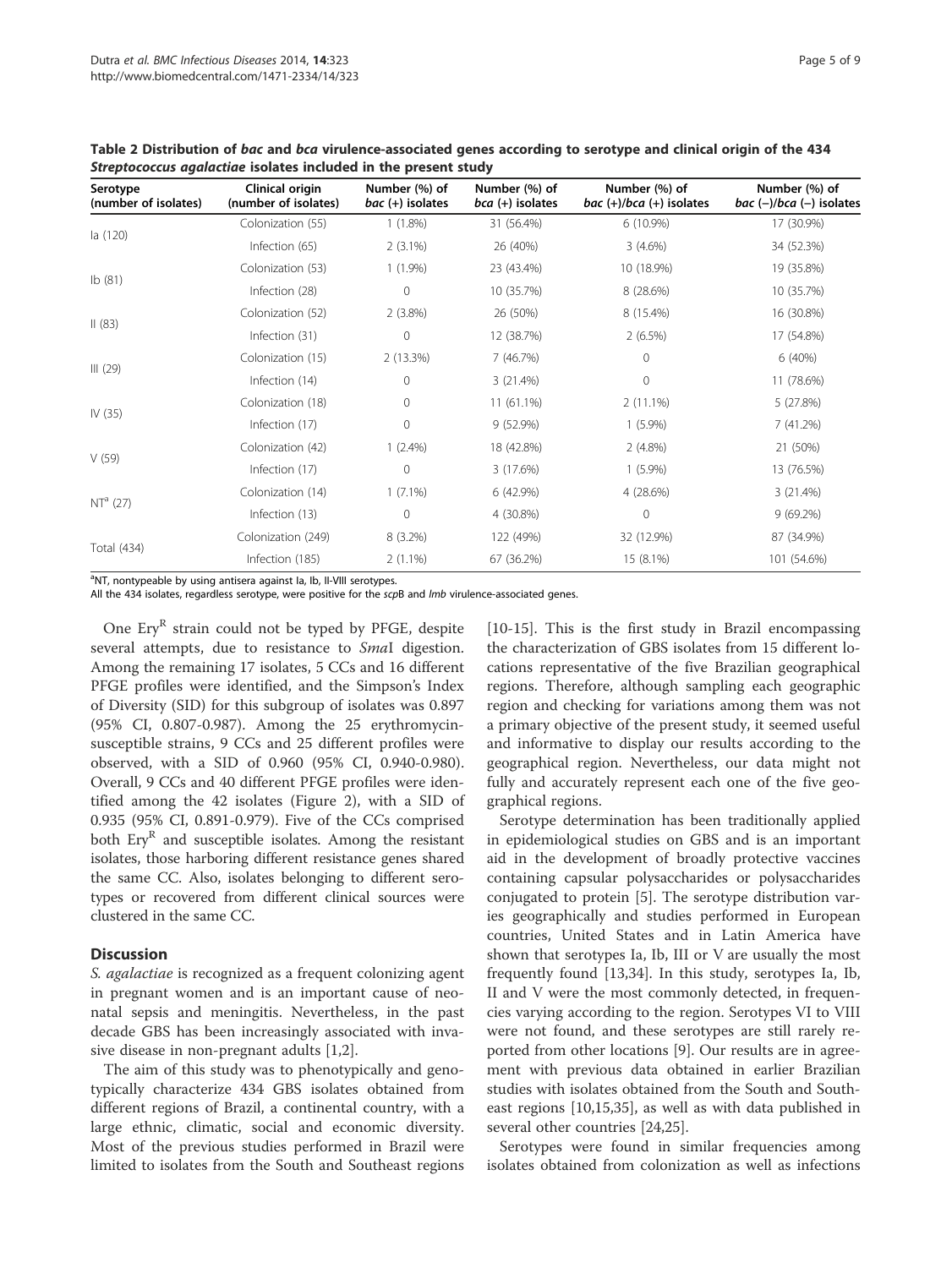Table 3 Distribution of phenotypic and genotypic characteristics among the 18 macrolide-resistant Streptococcus agalactiae isolates included in the present study

| Isolate<br>City of<br>origin <sup>a</sup> |                | Serotype        | <b>Phenotype</b> <sup>b</sup> | Genotype <sup>c</sup>    |        |  |
|-------------------------------------------|----------------|-----------------|-------------------------------|--------------------------|--------|--|
|                                           |                |                 | ermA                          | ermB                     | mefA   |  |
| 4676                                      | Rio de Janeiro | la              | IMLS <sub>B</sub>             | $+$                      |        |  |
| 4677                                      | Rio de Janeiro | la              | M                             | $^{+}$                   |        |  |
| 4583                                      | Rio de Janeiro | NT <sup>d</sup> | cMLS <sub>R</sub>             |                          | $+$    |  |
| 4740                                      | Rio de Janeiro | $\mathbb{H}$    | $cMLS_B$                      |                          |        |  |
| 4714                                      | Rio de Janeiro | $\mathbf{I}$    | CMLS <sub>R</sub>             | ÷,                       |        |  |
| 4835                                      | Rio de Janeiro | $\mathsf{II}$   | M                             | $^{+}$                   |        |  |
| 5008                                      | Rio de Janeiro | Ш               | $cMLS_B$                      |                          | $+$    |  |
| 4619                                      | Rio de Janeiro | NT <sup>d</sup> | $cMLS_R$                      |                          |        |  |
| 282                                       | Rio de Janeiro | Ш               | $cMLS_R$                      |                          |        |  |
| 4971                                      | Rio de Janeiro | la              | CMLS <sub>R</sub>             |                          | $^{+}$ |  |
| 907                                       | Rio de Janeiro | $\mathsf{II}$   | <b>CMLS</b> <sub>R</sub>      |                          |        |  |
| 1196                                      | Rio de Janeiro | Ib              | $cMLS_R$                      |                          |        |  |
| 4501                                      | Porto Alegre   | $\mathbb{H}$    | M                             | $+$                      |        |  |
| 4555                                      | Porto Alegre   | la              | $cMLS_R$                      | $+$                      |        |  |
| 4732                                      | Brasília       | la              | $cMLS_R$                      | $\overline{\phantom{0}}$ | $+$    |  |
| 4736                                      | Brasília       | la              | $cMLS_B$                      |                          | $^{+}$ |  |
| 6717                                      | Recife         | ٧               | IMLS <sub>R</sub>             | $+$                      |        |  |
| 8134                                      | Manaus         | Ib              | $cMLS_R$                      | $+$                      |        |  |

<sup>a</sup>Rio de Janeiro is located in the Southeast region; Porto Alegre is located in the South region; Brasilia is located in the Mid-West; Recife is located in the Northeast and Manaus is located in the North region.

 $^{\rm b}$ cMLS $_{\rm B}$ : constitutive macrolide-lincosamide-streptogramin B resistance phenotype;  $i$ MLS<sub>B</sub>: inducible macrolide-lincosamide-streptogramin B resistance phenotype; M: macrolide resistance phenotype.

 $(p = 0.1392)$ , suggesting that the capsule, despite being an essential factor for the virulence in GBS is not the only bacterial determinant responsible for the pathogenicity. Other studies have described the predominance of serotypes III and V among cases of infection in neonates and in non-pregnant adults, respectively [25,34] while serotype Ia was found to predominate among GBS causing invasive infections in non-pregnant adults in Portugal [36]. In Brazil, previous studies showed that serotypes Ia, II, III and V were found in 68.2% of isolates predominantly from vaginal specimens of asymptomatic pregnant woman [14]. On the other hand, serotype IV was detected in 13.1% of the isolates from Curitiba city, Paraná state, Brazil, being most of them from infectious cases [13], and serotypes Ib (34.9%) and Ia (25.6%) were predominant among a cohort of HIV-infected pregnant women in Rio de Janeiro city [35].

The occurrence of a nontypeable isolates rate of 6.2% in this study is consistent with the previously reported data [13]. Nevertheless, it should be pointed out that serotype IX was not investigated in the present study due to the lack of specific antiserum and that the detection of a serotype IX GBS isolate has been recently reported in the South region of Brazil [37]. Therefore, it is possible that the group of NT isolates may include representatives of this serotype.

The uniform susceptibility of GBS to beta-lactam antibiotics detected in this study is consistent with previously published data on S. agalactiae isolates in Brazil [10-15,30], as well as in several regions in the world [8,25]. However, an extensive network national surveillance should be implemented since isolates with reduced susceptibility to penicillin have been described in various regions of the world [16-18]. Although susceptibility of GBS to beta-lactam antibiotics was observed in the present study, reduced susceptibility has been reported elsewhere, underscoring the importance of an ongoing surveillance to monitor emergence of increased penicillin MICs among GBS isolates.

The low rates of resistance to erythromycin (4.1%) and clindamycin (3.0%) found in this study, are similar to that obtained in other studies conducted in Brazil, and some other countries in Latin America [11,13,15,25]. On the other hand, higher resistance rates have been observed in studies conducted in Asia, Europe, United States and Canada [6,22,23]. No correlation was found among erythromycin resistance and serotype, as previously observed [13]. Nonetheless, the predominance of serotype V among isolates with  $MLS_B$  resistance has been reported [8]. Erythromycin-resistant isolates in the present study were obtained from colonization or noninvasive infections, as previously described [13,15]. These data suggest that the use of erythromycin and clindamycin as second-choice drugs in individuals with penicillin allergy should be accompanied by routine susceptibility testing to ensure proper therapy. If this is not possible, then treatment with vancomycin is recommended by CDC [19].

Among the Ery<sup>R</sup> isolates, the *ermA* gene was the most frequent. Isolates presenting the  $\text{cMLS}_\text{B}$  phenotype were mainly associated with the ermB gene, while those with  $iMLS_B$  or M phenotypes harbored the *ermA* gene. Other authors have shown similar results [38,39]. The *mefA* gene was not found in this study, as previously described in Brazil [11,13], in contrast with the results obtained in other studies, where the *mef*A gene was detected in the isolates expressing the M phenotype [6,38]. The causes for the absence of resistance genes in six isolates with  $MLS_B$  phenotype might reside in the fact that a great variety of genetic mechanisms can be associated with a single resistance phenotype. Here, we investigated the presence of the genes most commonly reported among GBS strains, however those 6 isolates could harbor less frequent determinants, such as ermC, ermF, ermQ, ermT,

<sup>&</sup>lt;sup>c</sup>erm: erythromycin ribosome methylation; *mef*: macrolide efflux.<br><sup>d</sup>NT nontyneable by using antisera against la Jb JLVIII serotyne

<sup>&</sup>lt;sup>d</sup>NT, nontypeable by using antisera against la, lb, II-VIII serotypes.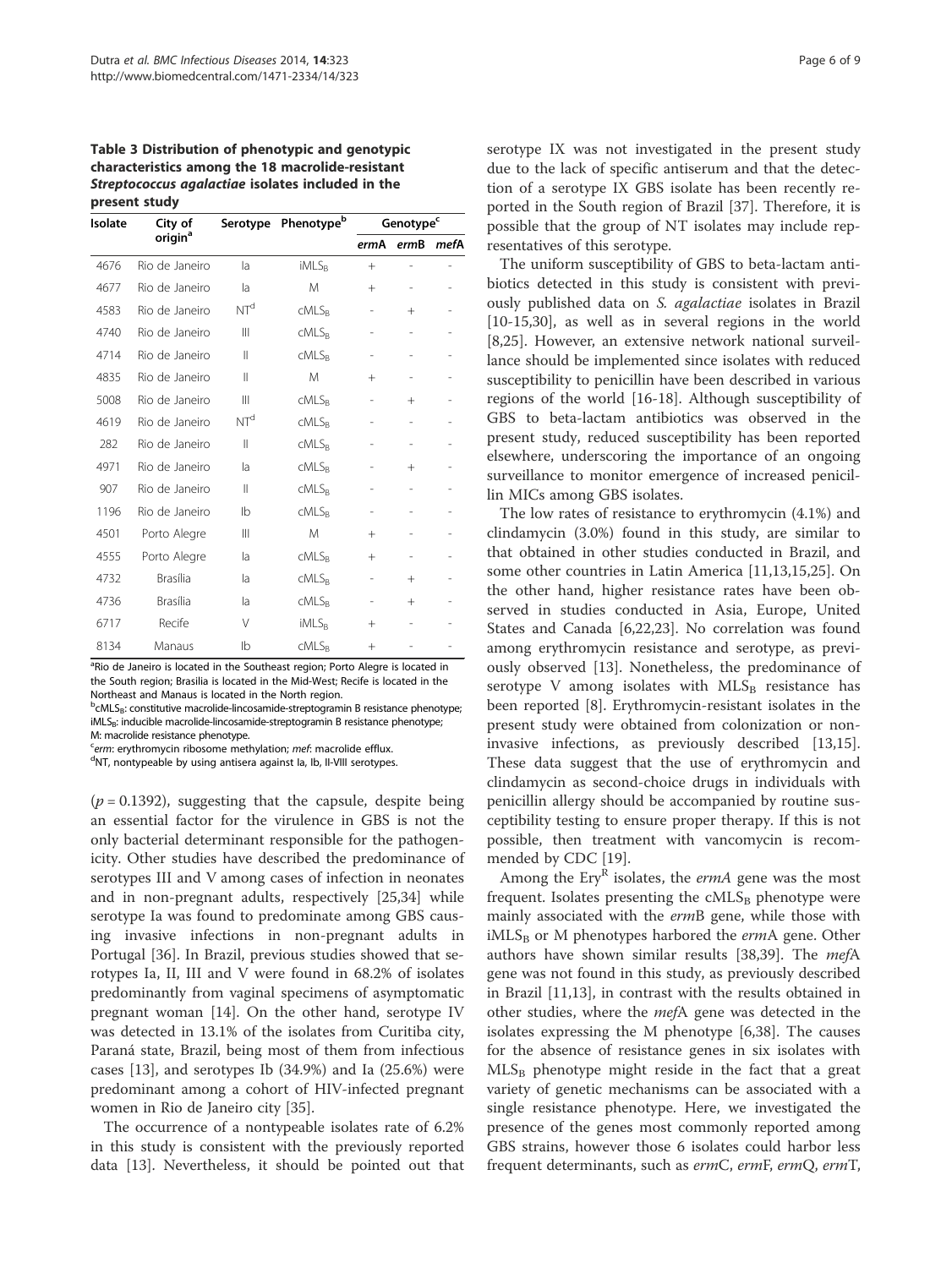

msrA or msrD; all of them already described among streptococci [40]. Also, mutations in 23S rRNA or in the genes encoding ribossomal proteins can also be speculated as possible causes of erythromycin-resistance in such strains.

Erythromycin-resistant isolates showed a slightly higher homogeneity by PFGE when compared to the susceptible strains analyzed. Nevertheless, a considerable genetic diversity was observed among the 42 isolates typed by PFGE, which clustered  $Ery^R$  and susceptible isolates in the same CC, suggesting that resistance to erythromycin is not necessarily a clonal characteristic among GBS strains included in the present study. On the other hand, the majority (64.7%) of the 17  $Eri<sup>R</sup>$  isolates were distributed among five of the nine CCs detected, suggesting that multiple clusters may have arisen simultaneously, mostly by independent acquisition of resistance genes by different strains. Similar results were previously shown in other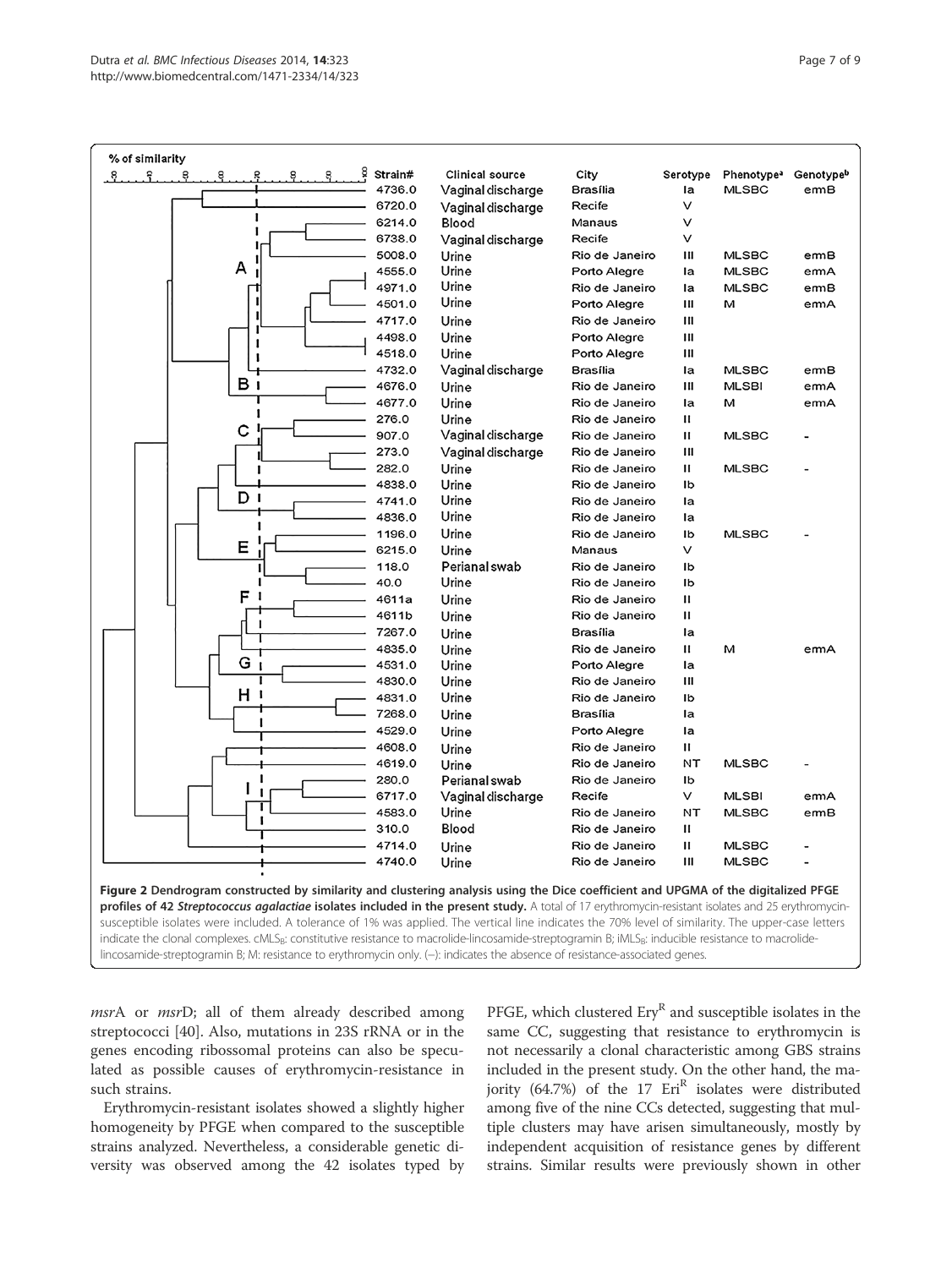studies [13,15,41]. Likewise, serotype does not seem to have a correlation with the classification of a GBS isolate in a clonal group. Relationships between the serotype and the source of isolation or between the serotypes and PFGE profiles were also not detected in another Brazilian study [14]. This fact could be explained by the occurrence of capsule switching between GBS isolates by horizontal gene transfer, as a result of pressures by immune response of the host [7]. One  $Ery^R$  isolate could not be typed by PFGE due to resistance to *SmaI* restriction. This phenomenon is not rare, and has been reported by other authors from different parts of the world [8,42,43]. Nevertheless, PFGE still represents an important molecular typing tool for GBS strains in Brazil, where, to our knowledge, other molecular methods such as MLST and MLVA have not or have rarely [37] been employed.

Resistance to tetracycline was detected in most of the isolates of this study, and the tetM gene was widely disseminated as previously reported in Brazil as well as in other countries [6,8,11,15,25]. All the isolates resistant to macrolides independent from the phenotypic and genotypic mechanism of resistance also had the tetM gene.

#### **Conclusions**

The present study provides an overview of the distribution of serotypes and on antimicrobial susceptibility of GBS isolates from Brazil, the largest country in Latin America. The findings suggest that GBS isolates circulating in Brazil have a wide phenotypic and genotypic diversity and that macrolide-resistant isolates may arise by both clonal spread and independent acquisition of resistance genes. These data are important to help in designing prevention and treatment strategies for GBS infections in the region.

#### Competing interests

The authors declare that they have no competing interests.

#### Authors' contributions

VGD, LMT and SELF conceived the study, participated in the design and coordination, collaborated in the capsular typing, performed the antimicrobial susceptibility testing and drafted the manuscript. VMNA, ANO, CAGD, AFAB, ELTA, MABS, RS, PCSR, CFF, MA, KM, AAA, LFP, CM, EFCM, PCFJ, MSGR, PSM, RBGB, JKP, LMDC participated in data collection and presumptive identification of isolates obtained in 5 Brazilian regions. TCAP performed the PFGE analysis and the PCR reactions. ACNB participated in the capsular typing, performed the antimicrobial susceptibility testing, performed the PCR reactions and maintained GBS isolate collections. All authors read and approved the final manuscript.

#### Acknowledgements

This work was supported by Conselho Nacional de Desenvolvimento Científico e Tecnológico (CNPq), Coordenação de Aperfeiçoamento de Pessoal de Nível Superior (CAPES), and Fundação de Amparo à Pesquisa do Estado do Rio de Janeiro (FAPERJ). We thank Dr. Ana Paula Colombo from the Universidade Federal do Rio de Janeiro, for the statistical analysis.

#### Author details

<sup>1</sup>Instituto de Biologia do Exército, Rio de Janeiro, Brazil. <sup>2</sup>Universidade Estadual de Campinas, Campinas, São Paulo, Brazil. <sup>3</sup>Hospital Naval Marcílio Dias, Rio de Janeiro, Brazil. <sup>4</sup>Fundação Faculdade Federal de Ciências Médicas, and Laboratório Hospital Mãe de Deus, Porto Alegre, Rio Grande do Sul, Brazil. <sup>5</sup>Laboratório Sabin, Brasília, Distrito Federal, Brazil. <sup>6</sup>Laboratório

Sérgio Franco, Rio de Janeiro, Brazil. <sup>7</sup>Laboratório Hermes Pardini, Belo Horizonte, Minas Gerais, Brazil. <sup>8</sup>Hospital da Universidade Federal do Amazonas, Manaus, Amazonas, Brazil. <sup>9</sup>Hospital da Universidade Federal do Maranhão, São Luis, Maranhão, Brazil. <sup>10</sup>Universidade Federal da Bahia, Salvador, Bahia, Brazil. <sup>11</sup>Hospital da Universidade de Cuiabá, Cuiabá, Mato Grosso, Brazil. 12Laboratório Municipal de Saúde Pública de Recife, Recife, Pernambuco, Brazil. <sup>13</sup>Hospital da Universidade de São Paulo, São Paulo, Brazil. <sup>14</sup>Universidade Estadual Paulista, Campus Botucatu, São Paulo, Brazil.<br><sup>15</sup>Universidade Federal do Triângulo Mineiro, Uberaba, Minas Gerais, Brazil. <sup>16</sup>Universidade Estadual Paulista, Campus Araraquara, São Paulo, Brazil. 17Maternidade Escola, Universidade Federal do Rio de Janeiro, Rio de Janeiro, Brazil. <sup>18</sup>Laboratório de Bacteriologia, Hospital de Clínicas, Universidade Federal do Paraná, Curitiba, Paraná, Brazil. <sup>19</sup>Departamento de Microbiologia Médica, Instituto de Microbiologia Paulo de Góes, Universidade Federal do Rio de Janeiro, Rio de Janeiro, Brazil.

#### Received: 20 December 2013 Accepted: 6 June 2014 Published: 12 June 2014

#### References

- Schuchat A: Epidemiology of group B streptococcal disease in the United States: shifting paradigms. Clin Microbiol Rev 1998, 11:497-513.
- 2. Skoff TH, Farley MM, Petit S: Increasing burden of invasive group B streptococcal disease in nonpregnant adults, 1990-2007. Clin Infect Dis 2009, 49:85–92.
- 3. Maisey HC, Doran KS, Nizet V: Recent advances in understanding the molecular basis of group B Streptococcus virulence. Expert Rev Mol Med 2008, 10:1–16.
- 4. Slotved HC, Kong F, Lambertsen L, Sauer S, Gilbert GL: Serotype IX, a proposed new Streptococcus agalactiae serotype. J Clin Microbiol 2007, 9:2929–2936.
- 5. Baker CJ, Edwards MS: Group B streptococcal conjugate vaccines. Arch Dis Child 2003, 88:375–378.
- Dogan B, Schukken YH, Santisteban C, Boor KJ: Distribuition of serotypes and antimicrobial resistance genes among Streptococcus agalactiae isolates from bovine and human hosts. J Clin Microbiol 2005, 43:5899-5906.
- 7. Luan S-L, Granlund M, Sellin M, Lagergard T, Spratt BG, Norgren M: Multilocus sequence typing of Swedish invasive group B Streptococcus isolates indicates a neonatally associated genetic lineage and capsule switching. J Clin Microbiol 2005, 43:3727–3733.
- 8. Gherardi G, Imperi M, Baldassarri L, Pataracchia M, Alfarone G, Recchia S, Orefici G, Dicuonzo G, Creti R: Molecular epidemiology and distribuition of serotypes, surface proteins, and antibiotic resistance among Group B streptococci in Italy. J Clin Microbiol 2007, 9:2909-2916.
- 9. Kim E, Hans CS, Hans VN, Marcit SK, Helle BK: Emergence of invasive serotype VIII group B streptococcal infections in Denmark. J Clin Microbiol 2003, 41:4442–4444.
- Benchetrit LC, Fracalanzza SEL, Peregrino H, Camelo AA, Sanches LALR: Carriage of Streptococcus agalactiae in women and neonates and distribution of serological types: a study in Brazil. J Clin Microbiol 1982, 15:787–790.
- 11. Duarte RS, Bellei BC, Miranda OP, Brito MA, Teixeira LM: Distribution of antimicrobial resistance and virulence-related genes among Brazilian group B streptococci recovered from bovine and human sources. Antimicrob Agents Chemother 2005, 49:97–103.
- 12. Simões JA, Alves VM, Fracalanzza SEL, Camargo RP, Mathias HM, Brolazo EM: Phenotypical characteristics of group B Streptococcus in parturients. Braz J Infect Dis 2007, 11:261–266.
- 13. Palmeiro JK, Dalla-Costa LM, Fracalanzza SEL, Botelho ACN, Nogueira KS, Scheffer MC, Torres ARLS, Carvalho NS, Cogo LL, Madeira HMF: Phenotypic and genotypic characterization of group B streptococcal isolates in southern Brazil. J Clin Microbiol 2010, 12:4397–4403.
- 14. Corrêa ABA, Silva GL, Pinto TCA, Oliveira ICM, Fernandes FG, Costa NS, Mattos MC, Fracalanzza SEL, Benchetrit LC: The genetic diversity and phenotypic characterisation of Streptococcus agalactiae isolates from Rio de Janeiro, Brazil. Mem Inst Oswaldo Cruz 2011, 106:1002–1006.
- 15. Pinto TCA, Costa NS, Souza ARV, Silva LG, Corrêa ABA, Fernandes FG, Oliveira ICM, Mattos MC, Rosado AS, Benchetrit LC: Distribution of serotypes and evaluation of antimicrobial susceptibility among humam and bovine Streptococcus agalactiae strains isolated in Brazil between 1980 and 2006. Braz J Infect Dis 2013, 17:131-136.